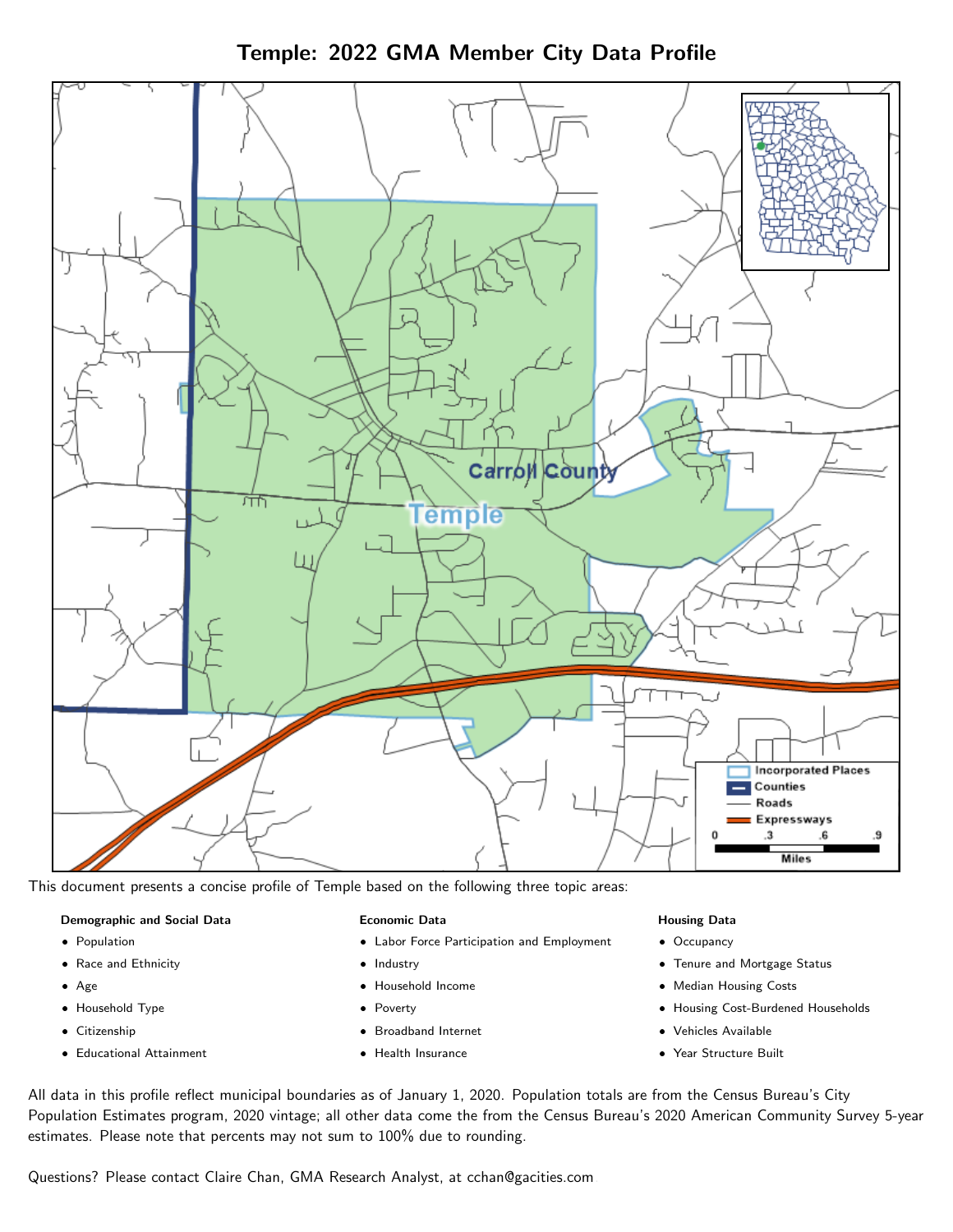# Temple: Demographic and Social





**Citizenship** 



Source: American Community Survey, 2020 5-year estimates, table B05002 Source: American Community Survey, 2020 5-year estimates, table B15002

### Race and Ethnicity



Source: U.S. Census Bureau, City Population Estimates, 2020 vintage Source: American Community Survey, 2020 5-year estimates, table B03002

# Household Type



Source: American Community Survey, 2020 5-year estimates, table B01001 Source: American Community Survey, 2020 5-year estimates, table B11001

#### Educational Attainment



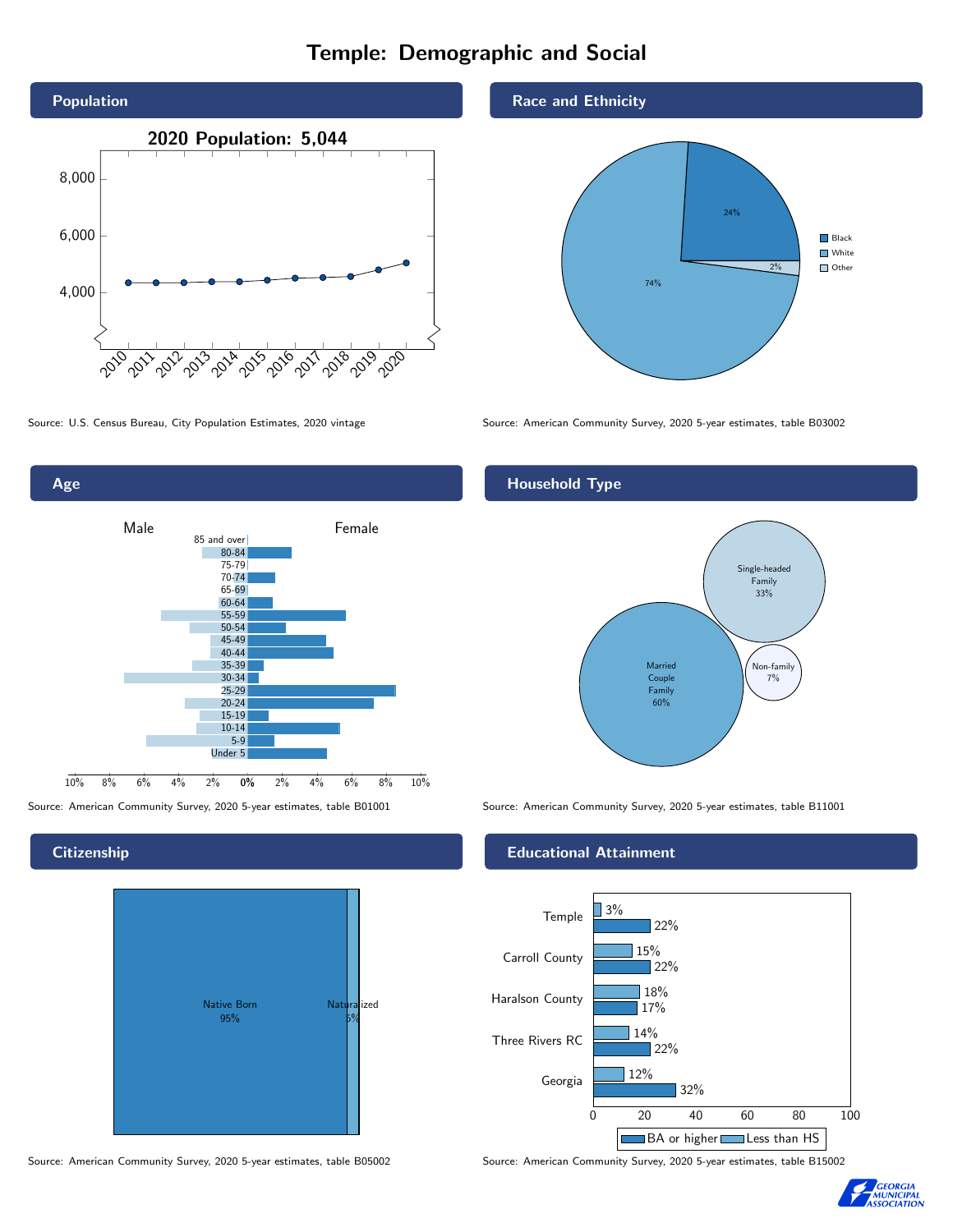# Temple: Economic



Source: American Community Survey, 2020 5-year estimates, table B23001 Note: Unemployment rate is based upon the civilian labor force.



Source: American Community Survey, 2020 5-year estimates, tables B19013 and B19025 Source: American Community Survey, 2020 5-year estimates, table B17010



#### Source: American Community Survey, 2020 5-year estimates, table B28002 Source: American Community Survey, 2020 5-year estimates, table B18135

## Industry

| Agriculture, forestry, fishing and hunting, and mining      | $0\%$ |
|-------------------------------------------------------------|-------|
| Construction                                                | 9%    |
| Manufacturing                                               | 11%   |
| <b>Wholesale Trade</b>                                      | 9%    |
| Retail Trade                                                | 16%   |
| Transportation and warehousing, and utilities               | 13%   |
| Information                                                 | 5%    |
| Finance and insurance, real estate, rental, leasing         | 2%    |
| Professional, scientific, mgt, administrative, waste mgt    | 9%    |
| Educational services, and health care and social assistance | 10%   |
| Arts, entertainment, recreation, accommodation, food        | 6%    |
| service                                                     |       |
| Other services, except public administration                | 5%    |
| Public administration                                       | 5%    |

Source: American Community Survey, 2020 5-year estimates, table C24030

#### **Poverty**



#### Health Insurance